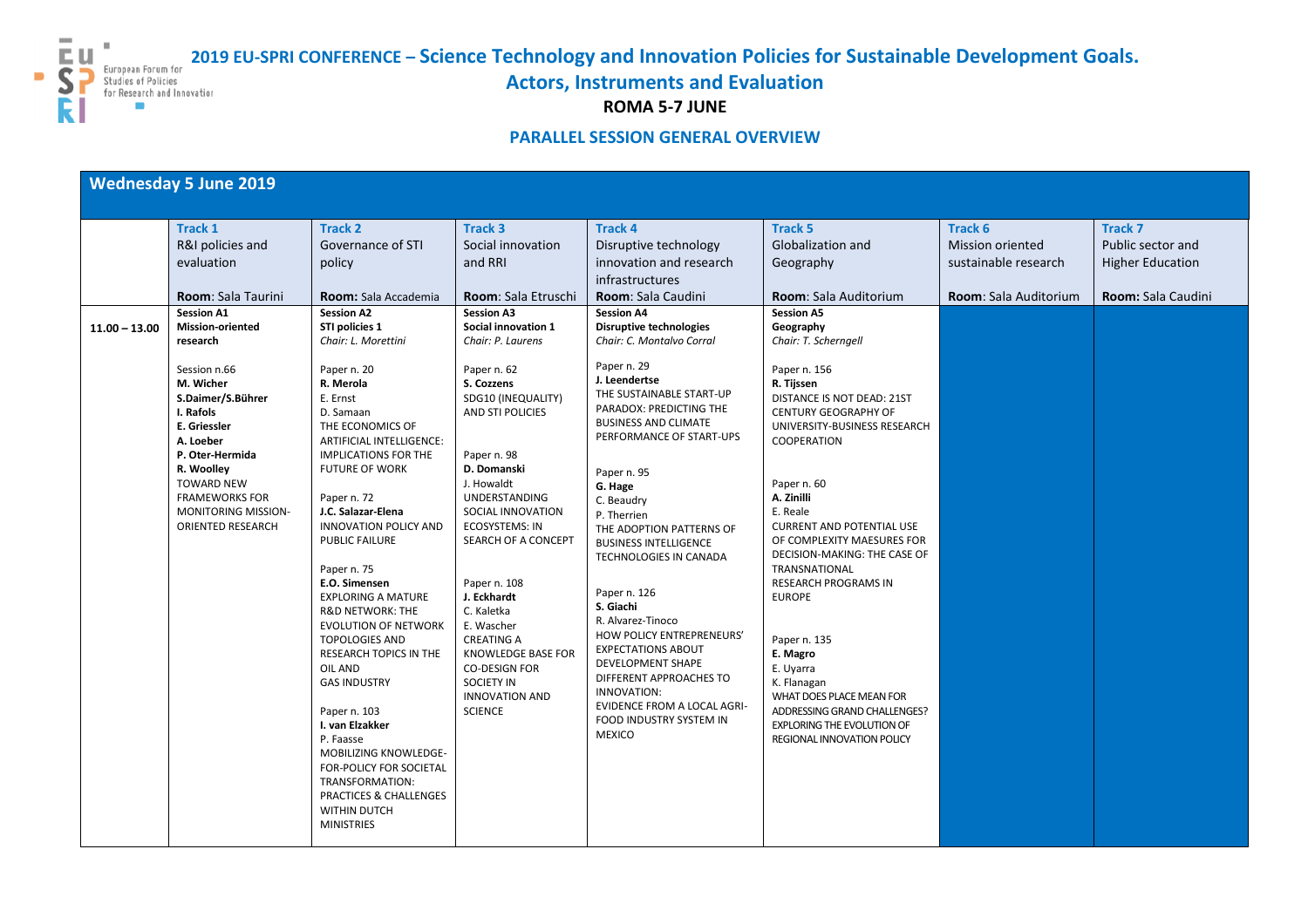|                 | <b>Wednesday 5 June 2019</b>                                                                                                                                                                                                                                                                                                                                                                                                                                                                                                                                                                                                                                                    |                                                                                                                                                                                                                                                                                                                                                                                    |                                                                                                                                                                                                                                                                                                                                                                                                        |                                                                                                                                                                                                                                                                                                                                                                                                                                                                                                                                                                                                                                                                                                                                                                                             |                                                                                                                                                                                                                                                                                                                                                                                                                                                                                                                                                                                                                                                                                                                                                                   |                                                                                     |                                                                                      |
|-----------------|---------------------------------------------------------------------------------------------------------------------------------------------------------------------------------------------------------------------------------------------------------------------------------------------------------------------------------------------------------------------------------------------------------------------------------------------------------------------------------------------------------------------------------------------------------------------------------------------------------------------------------------------------------------------------------|------------------------------------------------------------------------------------------------------------------------------------------------------------------------------------------------------------------------------------------------------------------------------------------------------------------------------------------------------------------------------------|--------------------------------------------------------------------------------------------------------------------------------------------------------------------------------------------------------------------------------------------------------------------------------------------------------------------------------------------------------------------------------------------------------|---------------------------------------------------------------------------------------------------------------------------------------------------------------------------------------------------------------------------------------------------------------------------------------------------------------------------------------------------------------------------------------------------------------------------------------------------------------------------------------------------------------------------------------------------------------------------------------------------------------------------------------------------------------------------------------------------------------------------------------------------------------------------------------------|-------------------------------------------------------------------------------------------------------------------------------------------------------------------------------------------------------------------------------------------------------------------------------------------------------------------------------------------------------------------------------------------------------------------------------------------------------------------------------------------------------------------------------------------------------------------------------------------------------------------------------------------------------------------------------------------------------------------------------------------------------------------|-------------------------------------------------------------------------------------|--------------------------------------------------------------------------------------|
| $14.00 - 16.00$ | <b>Track 1</b><br>R&I policies and<br>evaluation<br>Room: Sala Taurini<br><b>Session B1</b><br><b>Evaluation</b><br>Chair: E. Reale<br>Paper n. 42<br>L. Langfeldt<br>M. Nedeva<br>THE PLURALITY AND<br><b>CONTEXTUALITY OF</b><br><b>RESEARCH QUALITY</b><br><b>NOTIONS</b><br>Paper n. 91<br>S. Sandin<br>L. Neij<br>M. Benner<br><b>EVALUATING FOR A</b><br>TRANSITION - A<br>SYSTEMATIC APPROACH<br>TO ALIGNING RESEARCH<br>AND POLICY EVALUATION<br>Paper n. 124<br>P. Van den Besselaar<br>U. Sandström<br><b>EVALUATING RESEARCH</b><br><b>PORTFOLIOS</b><br>Paper n. 125<br>J. Kang<br>J. Ki<br><b>TOWARD POLICY</b><br><b>EVALUATION FROM R&amp;D</b><br>PROGRAM GROUP | <b>Track 2</b><br>Governance of STI<br>policy<br>Room: Sala Accademia<br><b>Session B2</b><br>Science policy advice<br>Session 67<br>E. Aukes<br>G. Ordóñez-Matamoros<br>S. Kuhlmann<br>T. Flink<br>C. Rungius<br>M.Piedad Villaveces<br>SCIENCE POLICY, ADVICE<br>AND INTERNATIONAL<br><b>RELATIONS: BLURRY</b><br><b>BOUNDARIES IN THE</b><br><b>WAKE OF GRAND</b><br>CHALLENGES | <b>Track 3</b><br>Social innovation<br>and RRI<br>Room: Sala Etruschi<br><b>Session B3</b><br><b>Social Innovation 2</b><br>Session 27<br>S. Belda-Miquel<br>V. Pellicer-Sifres<br>A. Boni<br>L. Dale-Clough<br><b>B.</b> Ribeiro<br>E. Uyarra<br>M. Zirngiebl<br><b>CONCEPTS AND</b><br>APPROACHES FOR THE<br>'NORMATIVE TURN' IN<br><b>INNOVATION POLICY</b><br>AND PRACTICE IN THE<br>TIMES OF SDGS | <b>Track 4</b><br>Disruptive technology<br>innovation and research<br><i>infrastructures</i><br>Room: Sala Caudini<br><b>Session B4</b><br><b>Research infrastructures 1</b><br>Chair: C. Montalvo Corral<br>Paper n. 34<br><b>B.</b> Hedeler<br>H. Hellsmark<br>PILOT AND DEMONSTRATION<br>PROJECTS FOR BIOREFINERIES:<br>THE IMPACT OF GEOGRAPHICAL<br>PROXIMITY ON INTERACTION<br><b>QUALITY</b><br>Paper n. 82<br>I. Aleixos-Borrás<br>J. López<br>THE BACKSTAGE PSEUDO-<br>INFRASTRUCTURE OF OPEN DATA<br>IN MOLECULAR BIOLOGY:<br>REFLECTIONS FOR SCIENCE<br><b>POLICY</b><br>Paper n. 152<br>L. van Drooge<br>I. van Elzakker<br>SOCIETAL IMPACT OF RESEARCH<br>INFRASTRUCTURES IN CONTEXT<br>Paper n. 123<br>I. Bolliger<br>B. Lepori<br>UNDERSTANDING THE<br>INFLUENCE OF NATIONAL | <b>Track 5</b><br><b>Globalization and</b><br>Geography<br>Room: Sala Auditorium<br><b>Session B5</b><br>Globalization<br>Chair: A. Zinilli<br>Paper n. 37<br>W. Dagli<br>H. Hambly-Odame<br>INNOVATION RESEARCH ON<br>AGRICULTURE AND CLIMATE<br>CHANGE: A SYSTEMATIC REVIEW<br>OF EVIDENCE<br>Paper n. 68<br>A. Schoen<br>P. Laurens<br>L. Villard<br>P. Larédo<br>G. Heimeriks<br>CORPORATE EXPLOITATION OF<br>TERRITORIES OF KNOWLEDGE - A<br><b>CASE STUDY ON</b><br>PHARMACEUTICALS AND<br><b>CHEMICAL SECTORS</b><br>Paper n. 76<br>R. Kamath<br>F. Hermans<br>A. Elola<br>FROM BIOCLUSTERS TO THE<br>BIOECONOMY: LESSONS FROM<br>THE SUSTAINABILITY TRANSITION<br>OF THE PULP AND PAPER<br><b>CLUSTER IN THE BASQUE</b><br><b>COUNTRY</b><br>Paper n. 134 | Track 6<br><b>Mission oriented</b><br>sustainable research<br>Room: Sala Auditorium | <b>Track 7</b><br>Public sector and<br><b>Higher Education</b><br>Room: Sala Caudini |
|                 | <b>EVALUATION</b>                                                                                                                                                                                                                                                                                                                                                                                                                                                                                                                                                                                                                                                               |                                                                                                                                                                                                                                                                                                                                                                                    |                                                                                                                                                                                                                                                                                                                                                                                                        | RESEARCH POLICIES ON THE<br><b>FORMATION OF RESEARCH</b><br><b>INFRASTRUCTURES</b>                                                                                                                                                                                                                                                                                                                                                                                                                                                                                                                                                                                                                                                                                                          | X.S. Yap<br><b>B.</b> Truffer<br>D. Li<br>G. Heimeriks<br>FROM KNOWLEDGE BASED<br>CATCHING-UP TO LEADING THE<br>DEVELOPMENT OF NEW SOCIO-<br>TECHNICAL SYSTEMS: CHINA'S<br><b>CHANGING POSITIONS IN THE</b><br><b>GLOBAL SOLAR PV INDUSTRY</b>                                                                                                                                                                                                                                                                                                                                                                                                                                                                                                                    |                                                                                     |                                                                                      |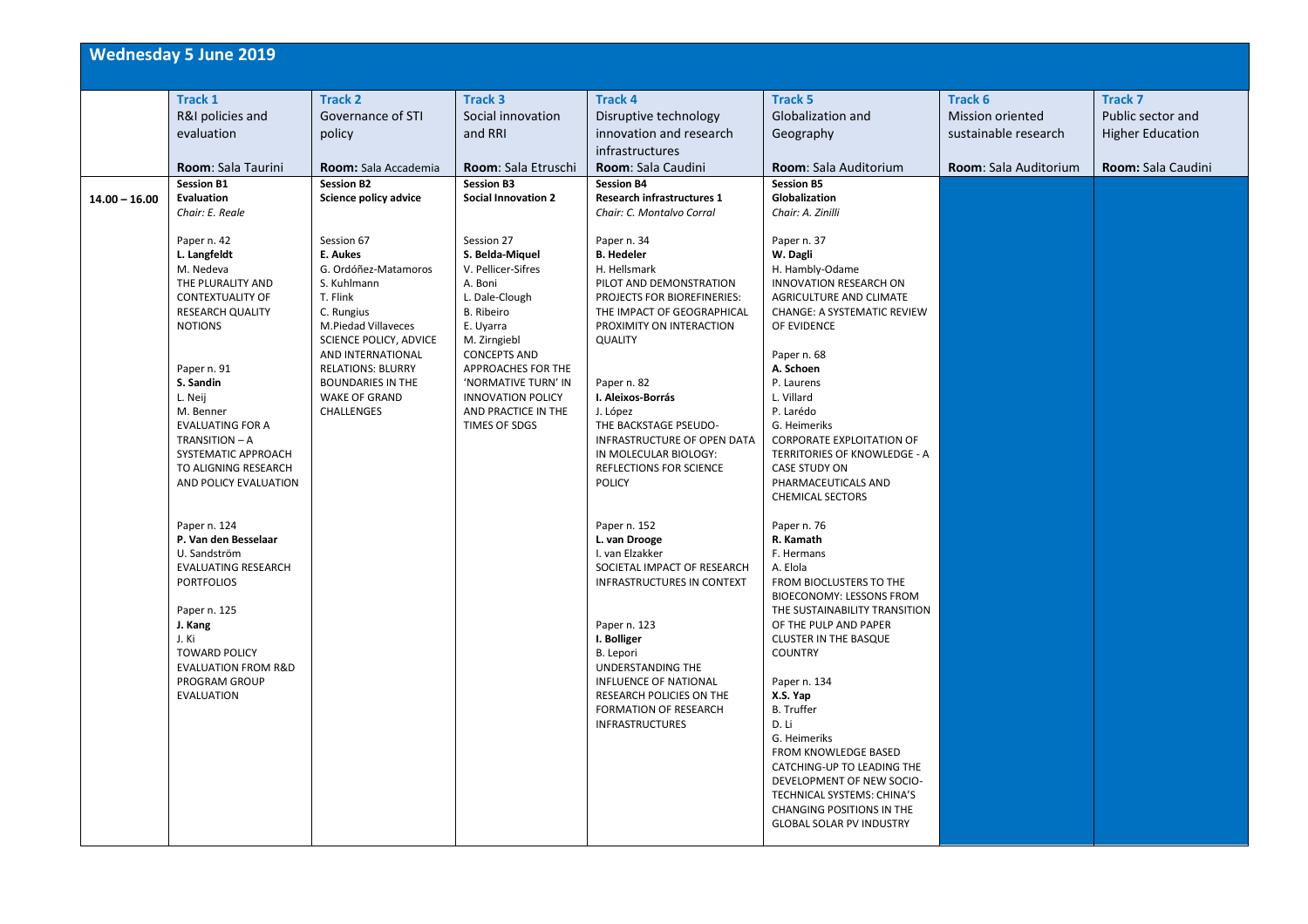|                 | <b>Wednesday 5 June 2019</b>                                                                                                                                                                                                                                                                                                                                                                                                                                                                                                           |                                                                                                                                                                                                                                                                                                                                                                                                                                                                                                                                                             |                                                                                                                                                                                                                                                                                                                                                                                                                                                                                                                 |                                                                                                             |                                                                                         |                                                                                                                                                                                                                                                                                                                                                                                                                                                                                          |                                                                                                                                                                                                                                                                                                                                                                                                                                                                                                                                                    |
|-----------------|----------------------------------------------------------------------------------------------------------------------------------------------------------------------------------------------------------------------------------------------------------------------------------------------------------------------------------------------------------------------------------------------------------------------------------------------------------------------------------------------------------------------------------------|-------------------------------------------------------------------------------------------------------------------------------------------------------------------------------------------------------------------------------------------------------------------------------------------------------------------------------------------------------------------------------------------------------------------------------------------------------------------------------------------------------------------------------------------------------------|-----------------------------------------------------------------------------------------------------------------------------------------------------------------------------------------------------------------------------------------------------------------------------------------------------------------------------------------------------------------------------------------------------------------------------------------------------------------------------------------------------------------|-------------------------------------------------------------------------------------------------------------|-----------------------------------------------------------------------------------------|------------------------------------------------------------------------------------------------------------------------------------------------------------------------------------------------------------------------------------------------------------------------------------------------------------------------------------------------------------------------------------------------------------------------------------------------------------------------------------------|----------------------------------------------------------------------------------------------------------------------------------------------------------------------------------------------------------------------------------------------------------------------------------------------------------------------------------------------------------------------------------------------------------------------------------------------------------------------------------------------------------------------------------------------------|
| $16.30 - 18.00$ | <b>Track 1</b><br>R&I policies and<br>evaluation<br>Room: Sala Taurini<br><b>Session C1</b><br><b>Public financing policy</b><br>Chair: L. Langfeldt<br>Paper n.80<br>E. Paraskevopoulou<br>L. Santamaria<br>Y. Truong<br>D. Schneckenberg<br>PUBLIC FINANCING FOR<br><b>R&amp;D AND COLLECTIVE</b><br>SYMBOLIC CLAIMS: DO<br>THEY WORK AND FOR<br>WHOM?<br>Paper n. 141<br>A. Havas<br><b>FROM IMPOSED TO</b><br><b>SMART SPECIALIZATION?</b><br>POLICY STANCES,<br>PRACTICE AND LIKELY<br><b>IMPACTS IN CENTRAL</b><br><b>EUROPE</b> | <b>Track 2</b><br>Governance of STI<br>policy<br><b>Room:</b> Sala Accademia<br><b>Session C2</b><br><b>Emergence of new</b><br>markets<br>Chair: G. Heimeriks<br>Paper n. 39<br>K. Wilde<br>F. Hermans<br>THE EMERGING<br><b>BIOECONOMY FROM AN</b><br><b>INNOVATION SYSTEM</b><br>PERSPECTIVE: PROSPECTS<br>OF ENTREPRENEURS<br>Paper n. 86<br>P. Mattsson<br>HOW CAN SOCIAL VALUE<br><b>CREATION FROM</b><br><b>RESEARCH BE CREATED</b><br>MOST EFFECTIVELY BE<br>STRENGTHENED FROM<br><b>RESEARCH: BY</b><br>DEVELOPING THE SCIENCE<br>OR BY DEVELOPING | <b>Track 3</b><br>Social innovation<br>and RRI<br>Room: Sala Etruschi<br><b>Session C3</b><br><b>Social innovation 3</b><br>Chair: M. Weber<br>Paper n. 150<br>A. Kadyrova<br><b>INNOVATION</b><br><b>CAPABILITIES OR</b><br>SOCIAL NEEDS: WHAT<br><b>DEFINES THE SPATIAL</b><br><b>DISTRIBUTION OF</b><br>SOCIAL INNOVATIONS?<br>Paper n. 10<br>C. Certomà<br>F. Corsini<br><b>CROWDSOURCING AS</b><br>SOCIAL INNOVATION<br><b>FOR URBAN</b><br><b>SUSTAINABILITY</b><br><b>GOVERNANCE IN</b><br><b>EUROPE</b> | <b>Track 4</b><br>Disruptive technology<br>innovation and research<br>infrastructures<br>Room: Sala Caudini | <b>Track 5</b><br><b>Globalization and</b><br>Geography<br><b>Room: Sala Auditorium</b> | Track 6<br><b>Mission oriented</b><br>sustainable research<br><b>Room:</b> Sala Auditorium<br><b>Session C6</b><br>Mission-oriented research<br>$\mathbf{1}$<br>Chair: C. Martinez<br>Paper n. 16<br>A. Bai<br>X. Li<br>C. Wu<br>A STUDY ON THE<br>PERFORMANCE INCENTIVE<br>OF MISSION-ORIENTED<br><b>RESEARCHERS</b><br>$-$ - A CASE FROM THE<br>CHINESE ACADEMY OF<br><b>SCIENCES</b><br>Paper n. 55<br>M. Hekkert<br>S. Negro<br><b>MISSION ORIENTED</b><br><b>INNOVATION SYSTEMS</b> | <b>Track 7</b><br>Public sector and<br><b>Higher Education</b><br>Room: Sala Caudini<br><b>Session C7</b><br><b>Higher Education</b><br>Chair: B. Lepori<br>Paper n. 79<br>P. van den Besselaar<br>H. Schiffbänker<br>F. Holzinger<br>MECHANISMS TO EXPLAIN<br><b>GENDER BIAS IN GRANT</b><br>SELECTION<br>Paper n. 127<br>J. Olmos Peñuela<br>E. Castro-Martínez<br>P. Benneworth<br>N. Amara<br>M. Fernández-Esquinas<br>LINKING OPEN RESEARCH<br>PRACTICES TO<br><b>RESEARCHERS' PORTFOLIO</b><br>OF ACTIVITIES: AN<br><b>EXPLORATORY STUDY</b> |
|                 | Paper n. 157<br>F. Wang<br>X. Dai<br><b>R&amp;D SUBSIDIES ON</b><br>MISALLOCATION OF<br><b>INNOVATION RESOURCES</b><br>IN CHINA                                                                                                                                                                                                                                                                                                                                                                                                        | <b>REVENUE STREAMS?</b><br>Paper n. 92<br>W. Boon<br>J. Edler<br>D. Robinson<br>DYNAMICS OF MARKET<br><b>FORMATION: A NEW</b><br><b>APPROACH FOR</b><br><b>ANALYZING INNOVATION-</b><br>INITIATED EMERGENCE OF<br><b>NEW</b><br><b>MARKETS</b>                                                                                                                                                                                                                                                                                                              | Paper n. 23<br>J. Howaldt<br>D. Domanski<br>SOCIAL INNOVATION -<br><b>CHANCE AND</b><br><b>CHALLENGE FOR</b><br>UNIVERSITIES AND SSH                                                                                                                                                                                                                                                                                                                                                                            |                                                                                                             |                                                                                         | Peper n. 64<br>M. Janssen<br><b>LEGITIMATION AND</b><br><b>EFFECTS OF MISSION-</b><br>ORIENTED INNOVATION<br>POLICIES: A SPILLOVER<br>PERSPECTIVE                                                                                                                                                                                                                                                                                                                                        | <b>FROM THE</b><br>SPANISH CONTEXT<br>Paper n. 48<br><b>B.</b> Antonioli<br>B. Lepori<br><b>HEIS PARTICIPATIONS AND</b><br><b>MOBILITY IN THE</b><br><b>EUROPEAN FRAMEWORK</b><br><b>PROGRAMMES</b>                                                                                                                                                                                                                                                                                                                                                |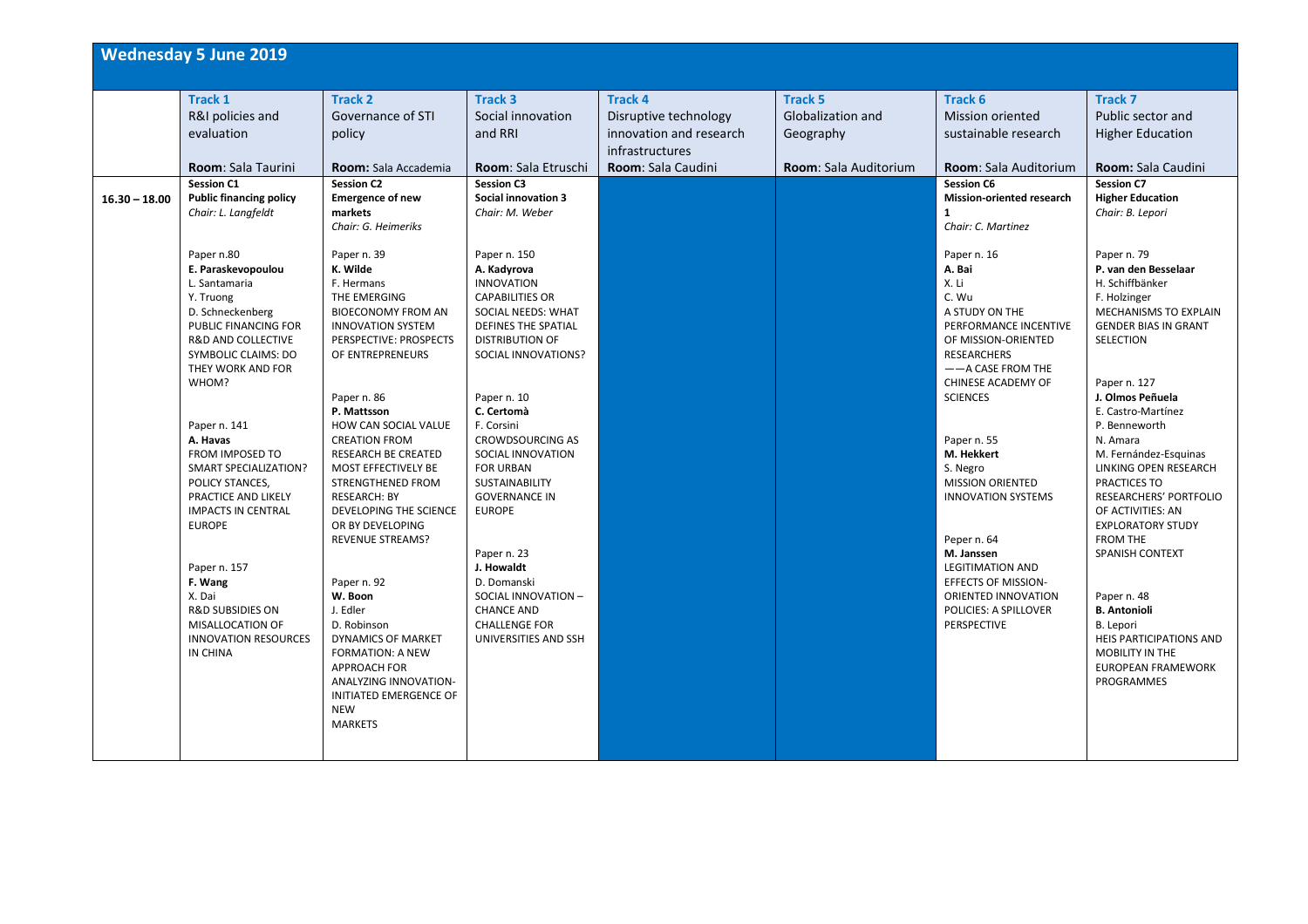| <b>Thursday 6 June 2019</b>                                                                                                                                                                                                                                                                                                                                                                                                                                                                                                                                                           |                                                                                                                                                                                                                                                                                                                                                                                                                                                                                                                                                                                                                   |                                                                                                                                                                                                                                                                                                                                                                                                                                                                                                                                                                                                                                                                                                                                   |                                                                                                             |                                                                                  |                                                                                                                                                                                                                                                                                                                                                                                                                                                                                                                                                                                                                                                                                                                    |                                                                                                                                                                                                                                                                                                                                                                                                                                                                                                                                                                                                                                                     |
|---------------------------------------------------------------------------------------------------------------------------------------------------------------------------------------------------------------------------------------------------------------------------------------------------------------------------------------------------------------------------------------------------------------------------------------------------------------------------------------------------------------------------------------------------------------------------------------|-------------------------------------------------------------------------------------------------------------------------------------------------------------------------------------------------------------------------------------------------------------------------------------------------------------------------------------------------------------------------------------------------------------------------------------------------------------------------------------------------------------------------------------------------------------------------------------------------------------------|-----------------------------------------------------------------------------------------------------------------------------------------------------------------------------------------------------------------------------------------------------------------------------------------------------------------------------------------------------------------------------------------------------------------------------------------------------------------------------------------------------------------------------------------------------------------------------------------------------------------------------------------------------------------------------------------------------------------------------------|-------------------------------------------------------------------------------------------------------------|----------------------------------------------------------------------------------|--------------------------------------------------------------------------------------------------------------------------------------------------------------------------------------------------------------------------------------------------------------------------------------------------------------------------------------------------------------------------------------------------------------------------------------------------------------------------------------------------------------------------------------------------------------------------------------------------------------------------------------------------------------------------------------------------------------------|-----------------------------------------------------------------------------------------------------------------------------------------------------------------------------------------------------------------------------------------------------------------------------------------------------------------------------------------------------------------------------------------------------------------------------------------------------------------------------------------------------------------------------------------------------------------------------------------------------------------------------------------------------|
| <b>Track 1</b><br>R&I policies and<br>evaluation<br>Room: Sala Taurini                                                                                                                                                                                                                                                                                                                                                                                                                                                                                                                | <b>Track 2</b><br>Governance of STI<br>policy<br>Room: Sala Accademia                                                                                                                                                                                                                                                                                                                                                                                                                                                                                                                                             | <b>Track 3</b><br>Social innovation<br>and RRI<br>Room: Sala Etruschi                                                                                                                                                                                                                                                                                                                                                                                                                                                                                                                                                                                                                                                             | <b>Track 4</b><br>Disruptive technology<br>innovation and research<br>infrastructures<br>Room: Sala Caudini | <b>Track 5</b><br><b>Globalization and</b><br>Geography<br>Room: Sala Auditorium | Track 6<br><b>Mission oriented</b><br>sustainable research<br>Room: Sala Auditorium                                                                                                                                                                                                                                                                                                                                                                                                                                                                                                                                                                                                                                | <b>Track 7</b><br>Public sector and<br><b>Higher Education</b><br>Room: Sala Caudini                                                                                                                                                                                                                                                                                                                                                                                                                                                                                                                                                                |
| <b>Session D1</b><br><b>Transformative</b><br>$11,30 - 13.00$<br>innovation policy 1<br>Chair: C. Daraio<br>Paper n. 32<br>C. Edguist<br>J.M. Zabala-Iturriagagoitia<br><b>FUNCTIONAL</b><br>PROCUREMENT FOR<br>INNOVATION, WELFARE<br>AND THE ENVIRONMENT<br>Paper n. 33<br>F. Crespi<br>S. Caravella<br><b>UNFOLDING</b><br>HETEROGENEITY: THE<br>DIFFERENT POLICY<br><b>DRIVERS OF DIFFERENT</b><br><b>ECO-INNOVATION MODES</b><br>Paper n. 53<br>L. Olsson<br>M. Schnurr<br>MOBILITY BENEFITS AS A<br><b>DRIVER OF</b><br>SUSTAINABILITY<br><b>TRANSITIONS: A SWEDISH</b><br>CASE | <b>Session D2</b><br>Governance 1<br>Chair: S. Cozzens<br>Paper n. 50<br>A. Domini<br>J. Chicot<br>MODALITIES OF PUBLIC<br>PARTICIPATION IN THE<br>VISION-SETTING FOR<br>TRANSFORMATIVE<br><b>RESEARCH AND</b><br><b>INNOVATION</b><br>POLICIES: IN-DEPTH CASES<br><b>STUDIES ANALYSIS</b><br>Paper n. 59<br>M. Zdravkovic<br>E. Reale<br>B. Lepori<br><b>RESEARCH POLICY</b><br><b>GOVERNANCE:</b><br>THEORETICAL<br><b>CONTRIBUTION TO THE</b><br><b>GOVERNANCE HYBRIDITY</b><br>Paper n. 84<br>S. Hadna<br>DEVELOPMENT OF<br><b>CITIZEN EXPERTISE:</b><br><b>TOWARDS A NEW</b><br>ENVIRONMENTAL<br>GOVERNANCE? | <b>Session D3</b><br><b>Social innovation 4</b><br>Chair: M. Barbier<br>Paper n. 24<br><b>B.</b> Reese<br><b>DEFEAT THE PEAK:</b><br><b>MEASURING A</b><br>COMMUNITY-BASED<br>APPROACH TO THE<br><b>ENERGY SYSTEM</b><br><b>TRANSITION</b><br>Paper n. 113<br>C. Matti<br>J.M. Martín Corvillo<br>B. Juan Agulló<br>R. Tiseyra<br>I. Vivas Lalinde<br>SOCIAL INNOVATION<br><b>THROUGH</b><br>STAKEHOLDER<br>ENGAGEMENT. CO-<br><b>CREATION IN</b><br><b>PARTICIPATORY</b><br><b>METHODS FOR ENERGY</b><br><b>TRANSITIONS</b><br>Paper n. 69<br>T. Thune<br>T. Saidi<br>M. Bugge<br><b>MAKING 'HIDDEN</b><br>INNOVATION' VISIBLE?<br>A STUDY OF AN<br><b>INNOVATION</b><br>MANAGEMENT SYSTEM<br>IN NORWEGIAN<br><b>HEALTH CARE</b> |                                                                                                             |                                                                                  | <b>Session D6</b><br><b>Mission oriented research 2</b><br>Chair: G. Cerulli<br>Paper n. 131<br>M. Bugge<br>A. Dahl-Andersen<br>MULTI-SCALAR<br>DIRECTIONALITY IN<br>MISSION-ORIENTED<br><b>INNOVATION POLICIES - A</b><br><b>FERRYTALE FROM GREEN</b><br><b>MARITIME</b><br>Paper n. 56<br>P. Larrue<br>D. Machado<br>T. Yoshimoto<br>NEW MISSION-ORIENTED<br>POLICY INITIATIVES AS<br>SYSTEMIC POLICIES TO<br><b>ADDRESS SOCIETAL</b><br><b>CHALLENGES: A TYPOLOGY</b><br>Paper n. 137<br>W. Polt<br>M. Weber<br>P. Biegelbauer<br>M. Unger<br>MATCHING TYPE OF<br><b>MISSION AND GOVERNANCE</b><br>IN MISSION-ORIENTED R&I<br><b>POLICY: CONCEPTUAL</b><br><b>IMPROVEMENT AND</b><br><b>GUIDANCE FOR POLICY</b> | <b>Session D7</b><br>Public sector 1<br>Chair: S. Fabrizio<br>Paper n. 30<br>L. Morettini<br>E. Reale<br><b>INFLUENCE OF SCIENTIFIC</b><br>ADVICE TO DESIGN AND<br><b>IMPLEMENTATION OF</b><br><b>HIGHER EDUCATION</b><br><b>REFORM IN ITALY</b><br>Paper n. 43<br>L. Nieth<br>L. Fonseca<br>THE ROLE OF HIGHER<br><b>EDUCATION INSTITUTIONS</b><br>IN REGIONAL INNOVATION<br>AND DEVELOPMENT<br><b>STRATEGIES</b><br>Paper n. 147<br>A. Allegra<br>K. Akerlof<br>E. Cloyd<br>S. Foxen<br>M. Gual Soler<br>E. Heath<br>C. Tyler<br>A COLLABORATIVELY-<br>DERIVED INTERNATIONAL<br><b>RESEARCH AGENDA ON</b><br>LEGISLATIVE SCIENCE<br><b>ADVICE</b> |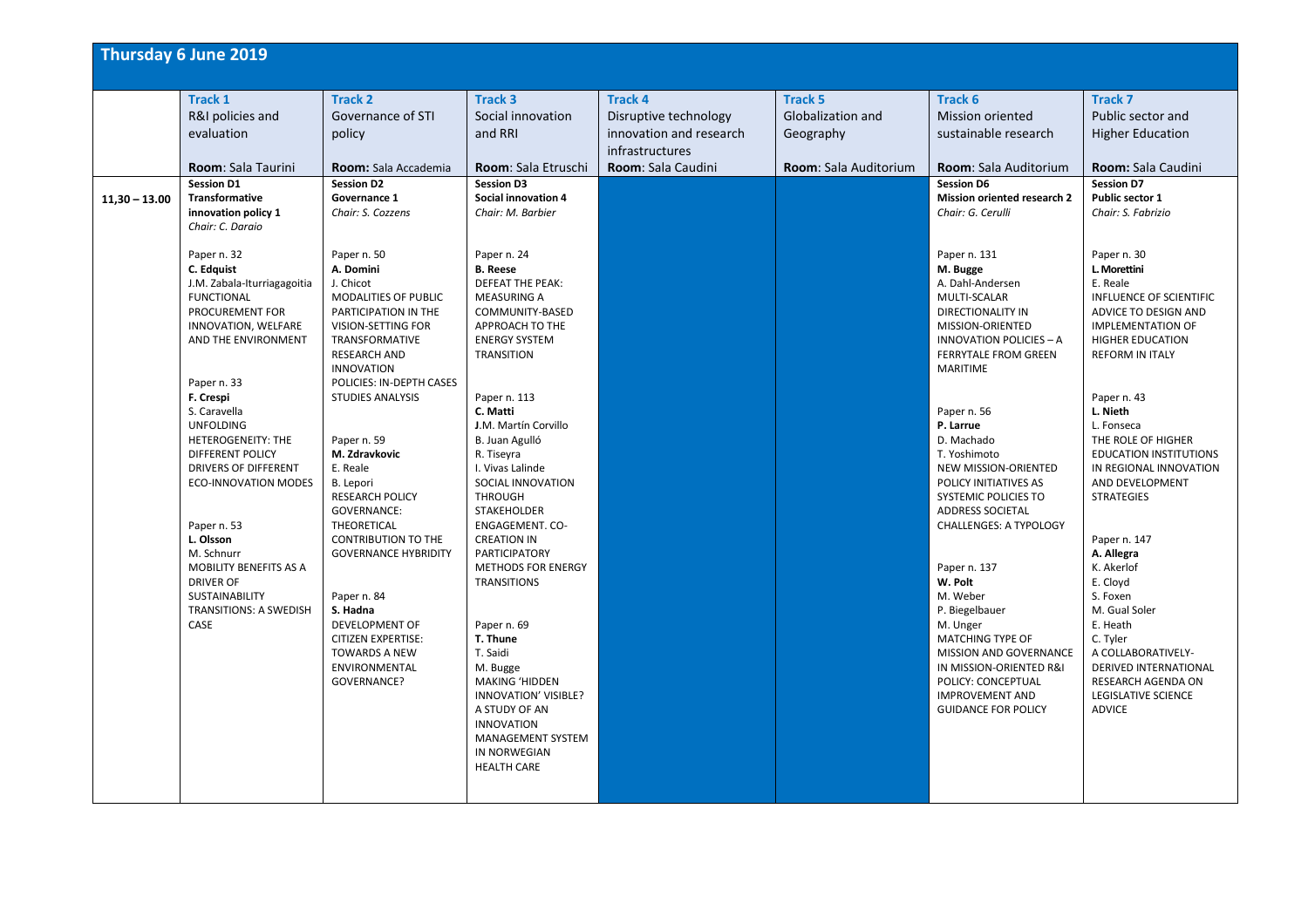|                 | Thursday 6 June 2019                                                                                                                                                                                                                                                                                                                                                                                                                                                                                                             |                                                                                                                                                                                                                                                                                                                                                                                                                                                                                                                                  |                                                                                                                                                                                                                                                                                                                                                                                                                                                                                                                                       |                                                                                                             |                                                                                  |                                                                                                                                                                                                                                                                                                                                                                                                                                                                                                                                      |                                                                                                                                                                                                                                                                                                                                                                                                                                                                               |
|-----------------|----------------------------------------------------------------------------------------------------------------------------------------------------------------------------------------------------------------------------------------------------------------------------------------------------------------------------------------------------------------------------------------------------------------------------------------------------------------------------------------------------------------------------------|----------------------------------------------------------------------------------------------------------------------------------------------------------------------------------------------------------------------------------------------------------------------------------------------------------------------------------------------------------------------------------------------------------------------------------------------------------------------------------------------------------------------------------|---------------------------------------------------------------------------------------------------------------------------------------------------------------------------------------------------------------------------------------------------------------------------------------------------------------------------------------------------------------------------------------------------------------------------------------------------------------------------------------------------------------------------------------|-------------------------------------------------------------------------------------------------------------|----------------------------------------------------------------------------------|--------------------------------------------------------------------------------------------------------------------------------------------------------------------------------------------------------------------------------------------------------------------------------------------------------------------------------------------------------------------------------------------------------------------------------------------------------------------------------------------------------------------------------------|-------------------------------------------------------------------------------------------------------------------------------------------------------------------------------------------------------------------------------------------------------------------------------------------------------------------------------------------------------------------------------------------------------------------------------------------------------------------------------|
|                 | Track 1<br>R&I policies and<br>evaluation<br><b>Room: Sala Taurini</b>                                                                                                                                                                                                                                                                                                                                                                                                                                                           | <b>Track 2</b><br>Governance of STI<br>policy<br><b>Room:</b> Sala Accademia                                                                                                                                                                                                                                                                                                                                                                                                                                                     | Track 3<br>Social innovation<br>and RRI<br>Room: Sala Etruschi                                                                                                                                                                                                                                                                                                                                                                                                                                                                        | <b>Track 4</b><br>Disruptive technology<br>innovation and research<br>infrastructures<br>Room: Sala Caudini | <b>Track 5</b><br>Globalization and<br>Geography<br><b>Room:</b> Sala Auditorium | Track 6<br>Mission oriented<br>sustainable research<br>Room: Sala Auditorium                                                                                                                                                                                                                                                                                                                                                                                                                                                         | Track 7<br>Public sector and<br><b>Higher Education</b><br>Room: Sala Caudini                                                                                                                                                                                                                                                                                                                                                                                                 |
| $16.30 - 18.00$ | <b>Session E1</b><br>Transformative<br>innovation policy 2<br>Chair: W. Polt<br>Paper n. 149<br>M. Weber<br>M. Matt<br><b>TRANSFORMATIVE</b><br><b>INNOVATION POLICY:</b><br><b>TOWARDS A RESEARCH</b><br><b>AGENDA THAT RESPONDS</b><br>TO POLICY NEEDS<br>Paper n. 159<br>P. Kivimaa<br>B. Ghosh<br>J. Schot<br>J. Torrens<br><b>ADVANCING</b><br><b>EXPERIMENTAL POLICY</b><br><b>ENGAGEMENTS AS PART</b><br>OF TRANSFORMATIVE<br><b>INNOVATION POLICY</b><br>Paper n. 74<br>S. Borras<br>S. Schwaag Serger<br>TRANSFORMATIVE | <b>Session E2</b><br>Governance 2<br>Chair: M. Zdravkovic<br>Paper n. 6<br><b>B.</b> Lepori<br>N. Todorovic<br><b>ROBUST ACTION IN</b><br><b>SCIENCE</b><br>Paper n. 138<br>A. Havas<br>M. Weber<br>RESPONSIVE AND CO-<br><b>CREATION MODES OF STI</b><br>POLICY GOVERNANCE FOR<br>COPING WITH DISRUPTIVE<br><b>CHANGES</b><br>Paper n. 140<br>G. Ordóñez-Matamoros<br>J.P. Centeno<br><b>TOWARDS A</b><br><b>GOVERNANCE</b><br><b>FRAMEWORK FOR</b><br><b>TRANSFORMATIVE STI</b><br>POLICY FOR SOCIAL<br>INCLUSION AND PEACE IN | <b>Session E3</b><br><b>Social innovation 4</b><br>Chair: S. Daimer<br>Paper n. 104<br>M. Hansen<br>S. Nyborg<br><b>INVESTIGATING CO-</b><br><b>CREATION PRACTICES</b><br>IN PUBLIC-<br>PROCUREMENT-OF-<br><b>INNOVATION - A</b><br><b>DANISH CASE</b><br>Paper n. 112<br>A. Galimberti<br>E. Ratti<br>HOW TO ENHANCE<br><b>INNOVATION IN SME</b><br><b>SUSTAINING</b><br><b>EMPLOYABILITY OF PHD</b><br>HOLDERS. THE<br><b>EXPERIENCE OF</b><br>FINDYOURDOCTOR, AN<br><b>INNOVATIVE START UP</b><br>Paper n. 13<br>F. van Rijnsoever |                                                                                                             |                                                                                  | <b>Session E6</b><br>Sustainable research<br>Chair: B. Potì<br>Paper n. 31<br>I. Alon<br>J. Guimon<br>R. Urbanos-Garrido<br><b>REGULATORY RESPONSES TO</b><br><b>ASSISTED REPRODUCTIVE</b><br><b>TECHNOLOGY: A</b><br><b>COMPARATIVE ANALYSIS OF</b><br><b>SPAIN AND ISRAEL</b><br>Paper n. 38<br>X. Xiao<br>Y. Dong<br>Y. Yang<br>Y. Cheng<br>W. Liu<br>J. Chen<br>D. Li<br><b>EVALUATION FRAMEWORK</b><br>AND METHODS FOR<br><b>CONVERGENCE RESEARCH:</b><br>CASE ON GM CORNS<br><b>RESEARCH AND</b><br><b>INNOVATION IN CHINA</b> | <b>Session E7</b><br>University and industry<br>Chair: A. Schoen<br>Paper n. 132<br><b>D. Politis</b><br>J. Gabrielsson<br>E. Perez Vico<br>J. Pocek<br><b>MANAGING SOCIETAL</b><br><b>COOPERATION IN</b><br><b>UNIVERSITIES: A</b><br>SYSTEMATIC REVIEW OF THE<br><b>EVIDENCE</b><br>Paper n. 44<br>E. Perez Vico<br>WHEN AVERAGE JOE MET<br>THE INEXPERIENCED GIANT -<br>THE CONSEQUENCES FOR A<br>YOUNG UNIVERSITY OF A<br>PARTNERSHIP<br>WITH A WORLD-RENOWNED<br>COMPANY |
|                 | <b>INNOVATION POLICY IN</b><br>THE NORDIC COUNTRIES:<br><b>BETWEEN NORMATIVE</b><br>THEORY AND REALITY                                                                                                                                                                                                                                                                                                                                                                                                                           | COLOMBIA                                                                                                                                                                                                                                                                                                                                                                                                                                                                                                                         | A. van Mossel<br>J. Wesseling<br>TAKING GIANTS BY THE<br>HAND: SIMULATING<br>POLICY MIXES TO DRIVE<br>TECHNOLOGICAL<br><b>TRANSITIONS OF</b><br><b>INCUMBENT FIRMS</b>                                                                                                                                                                                                                                                                                                                                                                |                                                                                                             |                                                                                  | Paper n. 163<br>D. Barberá<br>P. Otero<br><b>BRIDGING ORGANIZATIONS</b><br>IN RESPONSIBLE RESEARCH<br>AND INNOVATION SYSTEMS:<br><b>BRIDGES OVER LESS</b><br><b>TROUBLED AND</b><br>MORE RESPONSIBLE<br>WATERS?                                                                                                                                                                                                                                                                                                                      |                                                                                                                                                                                                                                                                                                                                                                                                                                                                               |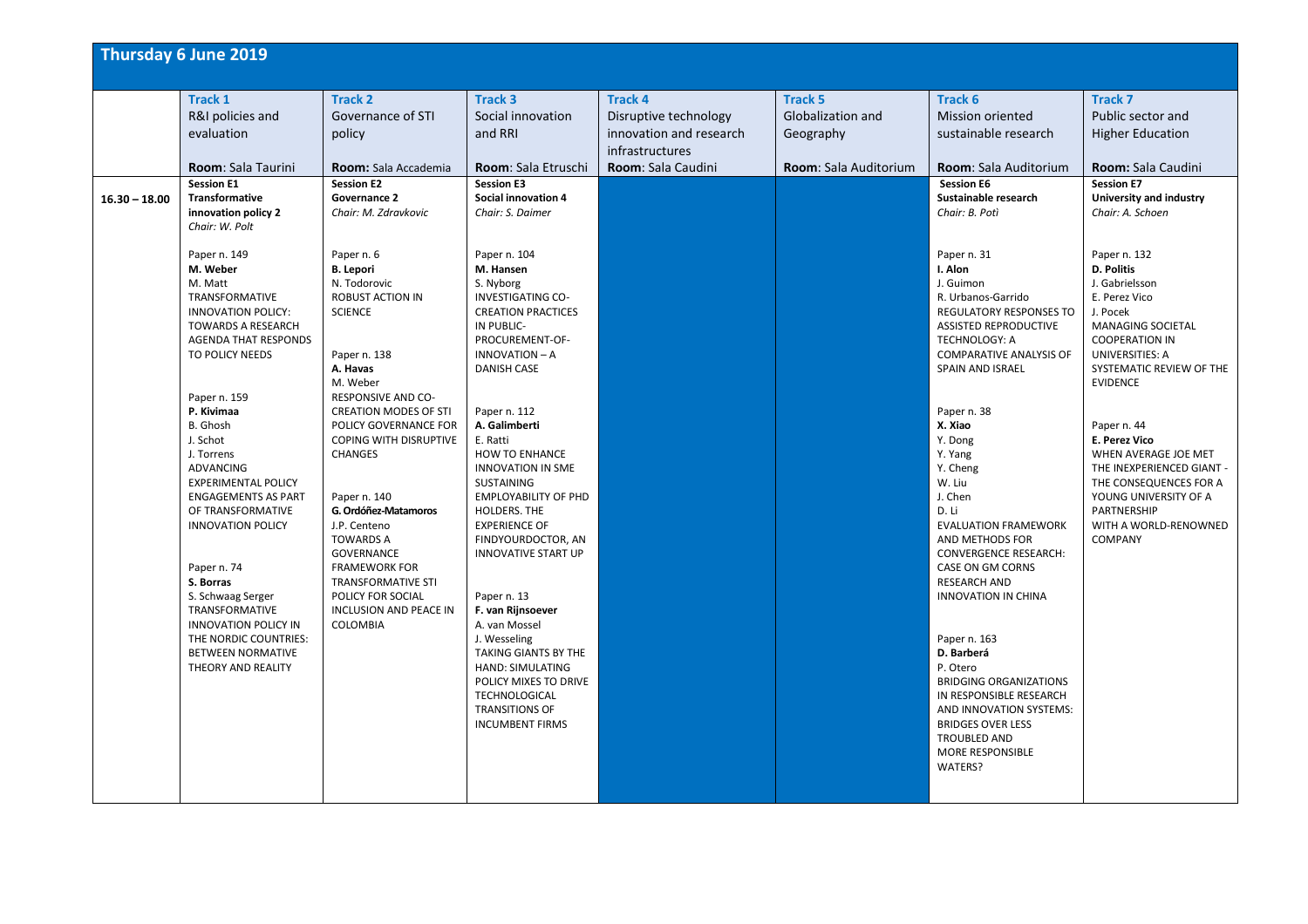| Friday 7 June 2019 |                                                              |                                              |                                             |                                   |                       |                                      |                         |
|--------------------|--------------------------------------------------------------|----------------------------------------------|---------------------------------------------|-----------------------------------|-----------------------|--------------------------------------|-------------------------|
|                    | <b>Track 1</b>                                               | <b>Track 2</b>                               | <b>Track 3</b>                              | <b>Track 4</b>                    | <b>Track 5</b>        | Track 6                              | <b>Track 7</b>          |
|                    | R&I policies and                                             | Governance of STI                            | Social innovation                           | Disruptive technology             | Globalization and     | <b>Mission oriented</b>              | Public sector and       |
|                    | evaluation                                                   | policy                                       | and RRI                                     | innovation and research           | Geography             | sustainable research                 | <b>Higher Education</b> |
|                    |                                                              |                                              |                                             | infrastructures                   |                       |                                      |                         |
|                    | Room: Sala Taurini                                           | Room: Sala Accademia                         | Room: Sala Etruschi                         | Room: Sala Caudini                | Room: Sala Auditorium | Room: Sala Auditorium                | Room: Sala Caudini      |
|                    | <b>Session F1</b>                                            | <b>Session F2</b>                            | <b>Session F3</b>                           | <b>Session F4</b>                 |                       | <b>Session F6</b>                    |                         |
| $9.00 - 11.00$     | Transformative                                               | <b>Grand Challenges</b>                      | <b>RRI</b>                                  | <b>Research infrastructures 2</b> |                       | Impact assessment                    |                         |
|                    | innovation policy 3                                          | Chair: S. Kuhlmann                           | Chair: U. Finardi                           |                                   |                       |                                      |                         |
|                    | Chair: B. Ribeiro                                            |                                              |                                             |                                   |                       |                                      |                         |
|                    | Paper n. 81                                                  | Paper n. 71                                  | Paper n. 41                                 | Session n.12                      |                       | Session 73                           |                         |
|                    | J. Fagerberg                                                 | D. Howoldt                                   | E.M Fosberg.                                | C. Daraio                         |                       | P.B. Joly                            |                         |
|                    | MISSION (IM)POSSIBLE?                                        | S. Borrás                                    | C. Wittrock                                 | M. Guerini                        |                       | A. Boni                              |                         |
|                    | MOBILIZING INNOVATION                                        | <b>GRAND CHALLENGES'</b>                     | ORGANISING FOR                              | P. Laurence                       |                       | S. Giachi                            |                         |
|                    | - AND POLICIES                                               | RATIONALES, GOALS AND                        | TRANSITIONS IN THE                          | B. Lepori                         |                       | M. Hopkins                           |                         |
|                    | SUPPORTING IT - IN THE                                       | <b>INNOVATION POLICY</b>                     | <b>RESEARCH SYSTEM;</b>                     | N. Noyons                         |                       | M. Gulbrandsen                       |                         |
|                    | <b>ENERGY TRANSITION</b>                                     | INSTRUMENTS.                                 | UNDERSTANDING THE<br><b>BARRIERS TO RRI</b> | T. Schnergell<br>A. Schoen        |                       | M. Matt                              |                         |
|                    | Paper n. 88                                                  | PARADIGMATIC POLICY<br>CHANGE?               |                                             | DATA QUALITY ISSUES IN            |                       | J. Molas-Gallart<br>REAL-TIME IMPACT |                         |
|                    | W. van de Klippe                                             |                                              | Paper n. 61                                 | RESEARCH, EDUCATION AND           |                       | <b>ASSESSMENT FOR</b>                |                         |
|                    | A. Yegros-Yegros                                             |                                              | S. Bührer                                   | INNOVATION STUDIES: STATE OF      |                       | TRANSFORMATIONAL                     |                         |
|                    | M. Abad-García                                               | Paper n. 21                                  | A. Wroblewski                               | THE ART, PRACTICES IN USE AND     |                       | <b>RESEARCH AND</b>                  |                         |
|                    | I. Ràfols                                                    | S. Kim                                       | <b>WHAT REALLY MATTERS</b>                  | <b>NEEDS</b>                      |                       | <b>INNOVATION</b>                    |                         |
|                    | DISEASE BURDEN,                                              | J. Seong                                     | - GENDER COMPETENCE                         |                                   |                       |                                      |                         |
|                    | <b>RESEARCH EFFORTS AND</b><br><b>SCIENTIFIC VISIBILITY:</b> | ANALYSIS OF KOREA'S<br>LIVING LAB CASES AS A | AND THE PRACTICE AND<br>PERCEPTIONS OF RRI  |                                   |                       |                                      |                         |
|                    | <b>EXPLORING</b>                                             | R&D INNOVATION MODEL                         |                                             |                                   |                       |                                      |                         |
|                    | <b>INSTITUTIONAL FACTORS</b>                                 | AND THE CHALLENGES:                          | Paper n. 107                                |                                   |                       |                                      |                         |
|                    | THAN DIVERT RESEARCH                                         | FOCUSING ON SOCIAL                           | S. Bührer                                   |                                   |                       |                                      |                         |
|                    | <b>ATTENTION FROM</b>                                        | PROBLEM-SOLVING R&D                          | R. Lindner                                  |                                   |                       |                                      |                         |
|                    | <b>GLOBAL HEALTH NEEDS</b>                                   | <b>PROJECTS</b>                              | R. Woolley                                  |                                   |                       |                                      |                         |
|                    | Paper n. 99                                                  |                                              | N. Mejlgaard<br>I. Meijer                   |                                   |                       |                                      |                         |
|                    | H.E. Normann                                                 | Paper n. 54                                  | E. Griessler                                |                                   |                       |                                      |                         |
|                    | J. Hanson                                                    | M. Pereira-Puga                              | <b>INSTITUTIONS MATTER</b>                  |                                   |                       |                                      |                         |
|                    | THE ROLE OF ACTORS                                           | L. Sanz-Menéndez                             | - HOW TO PROMOTE                            |                                   |                       |                                      |                         |
|                    | FROM ESTABLISHED                                             | <b>INSTRUMENT-MIXES AND</b>                  | RRI BY SETTING                              |                                   |                       |                                      |                         |
|                    | SECTORS IN NEW                                               | THEIR EVOLUTION:                             | SUITABLE                                    |                                   |                       |                                      |                         |
|                    | <b>INDUSTRY FORMATION:</b><br>HOW TO DEVELOP AN              | <b>EVIDENCE FROM A</b><br>SPANISH REGIONAL   | <b>INSTITUTIONAL</b><br><b>INCENTIVES</b>   |                                   |                       |                                      |                         |
|                    | OFFSHORE WIND                                                | <b>GOVERNMENT'S R&amp;D</b>                  |                                             |                                   |                       |                                      |                         |
|                    | INDUSTRY IN PETROLEUM                                        | POLICY (2006-2018)                           | Paper n. 109                                |                                   |                       |                                      |                         |
|                    | <b>DEPENDENT NORWAY</b>                                      |                                              | K. Konrad                                   |                                   |                       |                                      |                         |
|                    |                                                              |                                              | P. Benneworth                               |                                   |                       |                                      |                         |
|                    | Paper n. 110                                                 |                                              | V. Schulze Greiving                         |                                   |                       |                                      |                         |
|                    | R. Woolley<br>THE IMPACT OF                                  |                                              | RESPONSIBLE<br><b>INNOVATION IN</b>         |                                   |                       |                                      |                         |
|                    | <b>SCIENTIFIC AND</b>                                        |                                              | <b>EHEALTH? HOW MODES</b>                   |                                   |                       |                                      |                         |
|                    | TECHNOLOGICAL                                                |                                              | OF INNOVATION                               |                                   |                       |                                      |                         |
|                    | <b>TRANSFORMATION ON</b>                                     |                                              | <b>ENABLE AND</b>                           |                                   |                       |                                      |                         |
|                    | CLINICAL KNOWLEDGE                                           |                                              | CONSTRAIN                                   |                                   |                       |                                      |                         |
|                    | USERS IN THE AREA OF                                         |                                              | <b>DIMENSIONS OF RRI</b>                    |                                   |                       |                                      |                         |
|                    | RARE DISEASES                                                |                                              |                                             |                                   |                       |                                      |                         |
|                    |                                                              |                                              |                                             |                                   |                       |                                      |                         |